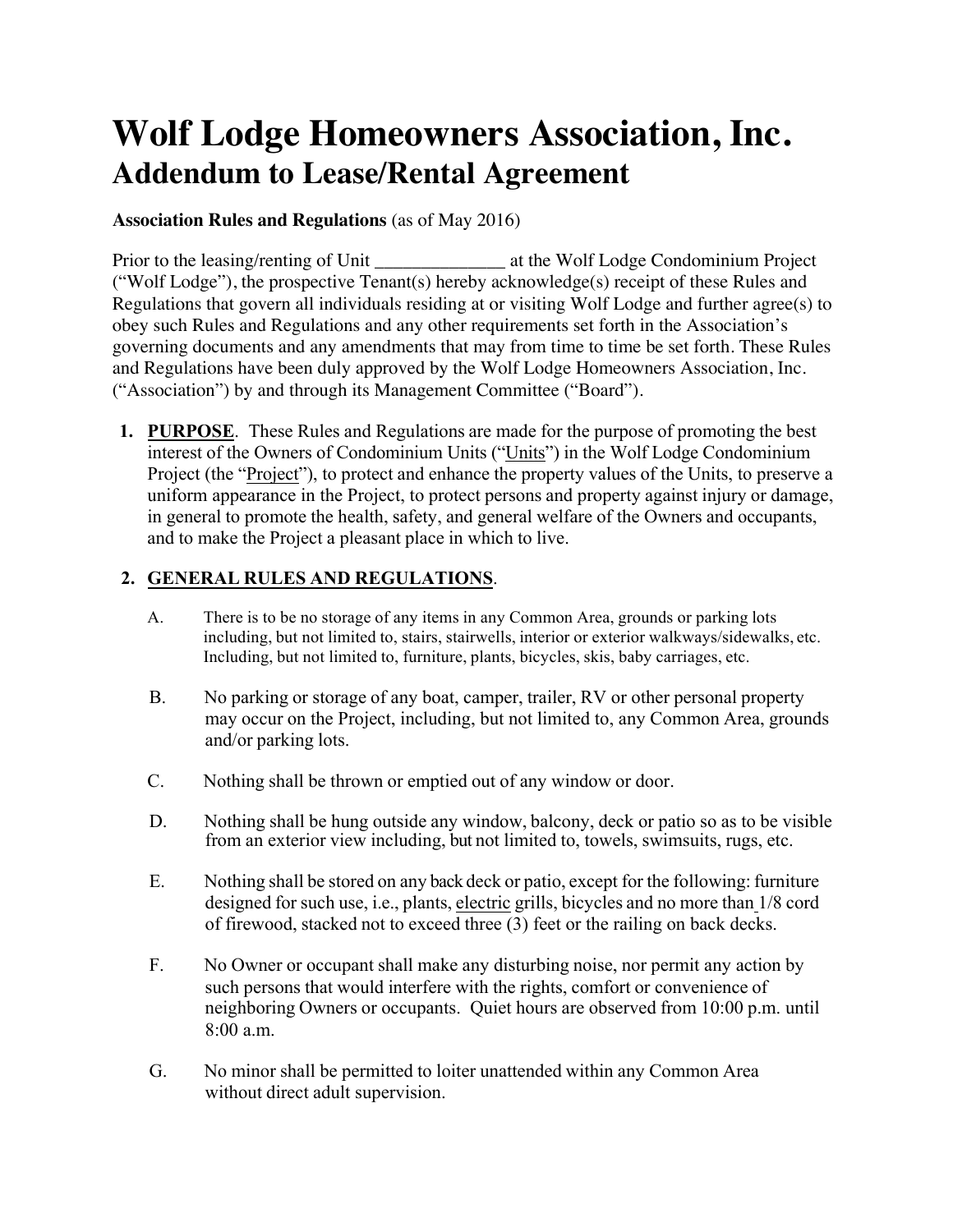- H. No trash or refuse shall be stored or kept on any Common Area or outside any Condominium Unit.
- I. The Clubhouse, pool, hot tub, tennis courts, etc. will be open from 8:00 a.m. until10:00 p.m. weekdays and weekends. The pool and tennis courts are open on a seasonal basis from approximately Memorial Day until Labor Day.
- J. All Owners, tenants, guests, and invitees *must* have in their possession (or immediate access to the individual for their Unit possessing) a key fob for the Wolf Lodge Amenities while utilizing the Clubhouse, sauna, fitness center, pool, hot tub, tennis courts, laundry facilities, etc. Replacement key fobs can be obtained from the on-site manager for \$50 each. Only one key fob per Unit will be activated at any time.
- K. Pursuant to Utah law, (1) children under the age of 14 may not use the hot tub unless they are accompanied and supervised by at least one responsible adult over the age of 18 and (2) children under the age of 5 are prohibited from using the hot tub. (See Utah Administrative Code R392-301-31)
- L. Children under the age of 14 using the swimming pool must be accompanied and supervised by at least one responsible adult over the age of 18 years. Children *in diapers* must wear *"little swimmers diapers"*. There are no lifeguards on duty at the Wolf Lodge pool.
- M. No glass or food is allowed in the pool, hot tub or sauna.
- N. No soap or chemicals, other than those provided for maintenance, can be utilized in the pool and hot tub.
- O. No Owner, occupant or any other person shall be allowed to place any signs in any window, the exterior of any Unit or in such a way so as to be visible from the exterior view. No Owner, occupant or any other person shall be allowed to place any signs on the Project.
- P. No skateboarding, roller skating/blading, etc. shall be allowed on the Project. Bicycles, tricycles and scooters shall not be allowed in any Common Areas, including the pool deck, miniature golf grounds or on any lawns, walkways or sidewalks (other than those sidewalks that border the parking lots).
- Q. No pets are allowed in any Unit or in any Common Area.
- R. The maximum sleeping occupancies of the Condominium Units are: One Bedroom Unit - Four (4), Two Bedroom Unit - Six (6), Two Bedroom Unit  $w/Loft - Eight(8)$ .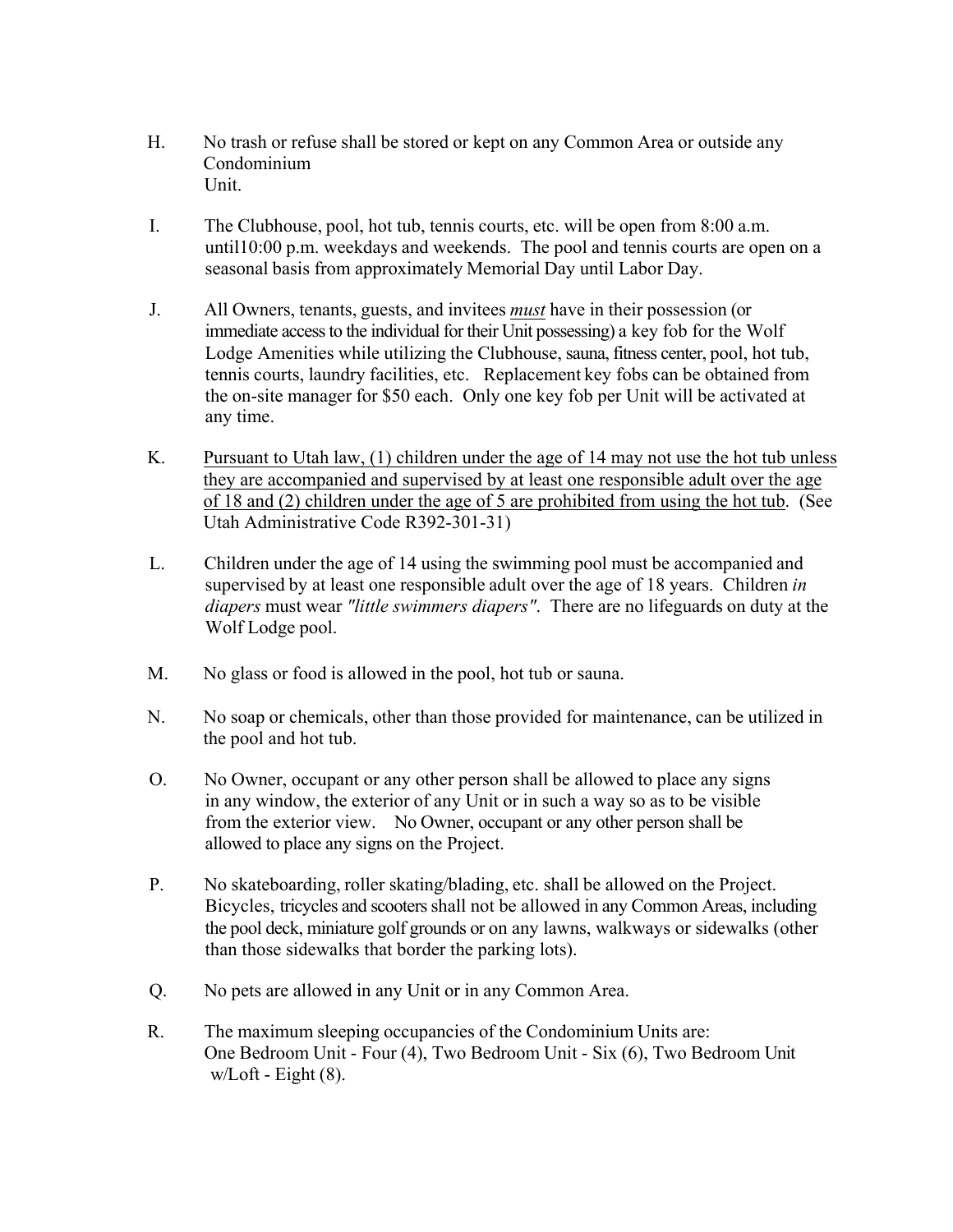- S. The maximum number of people allowed per Unit, that can use the amenities at any given time, is the same as the maximum sleeping occupancy per Unit. (See Rule R.)
- T. All Owners, tenants, guests, or invitees shall comply with any and all posted signs, Rules and Regulations.
- U. All satellite dishes must be Board approved before installation. The approval process begins by submitting a satellite dish waiver form (obtained from the on-site manager) to the Board.
- V. Smoking is prohibited throughout all Common Areas (including Limited Common Areas) of the Wolf Lodge Condominium Project whether indoors or outdoors. These prohibited areas shall include the patios, decks and any storage spaces attached to or adjacent to a Building.
- W. Window-mounted air conditioners are not allowed.

## **3. PARKING AREA REGULATIONS**.

- A. Vehicles are to be parked in designated, paved parking areas only.
- B. There shall be no repairs, maintenance, lubrications or washing of any vehicles performed in the parking areas.
- C. No vehicles shall be abandoned or left standing in any parking area or other areas on the Project more than seventy-two (72) hours without prior Board approval. A waiver, signed by a Board member, must accompany that vehicle. In addition, regularly moving any vehicle left standing long-term on the Project, from one parking spot to another every seventy-two (72) hours, in an effort to avoid violating the seventy-two (72) hour Parking Rule, is in direct violation of the intent of the Parking Rules. Fines will be assessed accordingly.
- D. No vehicle shall be parked on the Project in an inoperative state or without current registration and licensing. The Association or its Managing Agent reserves the right to assess damages or fines for violating this rule and/or have any noncomplying vehicle towed at the Owner's cost.
- **4. USE OF COMMON AREAS**. The Common Areas of the Association are for the exclusive use and enjoyment of all Owners, tenants, guests or invitees. If, in the Association's opinion, acts of vandalism, abuse or continued misuse of any Common Area shall be incurred by any Owner, tenant, guest or invitee, the Association reserves the right to suspend any Owner's, tenant's, guest's or invitee's right to utilize any or all of the Common Areas, with the exception of ingress or egress purposes to a Condominium Unit; *the costs of damage repair will be assessed to the individual who caused the damage or to the Owner, if the individual fails to pay the costs.*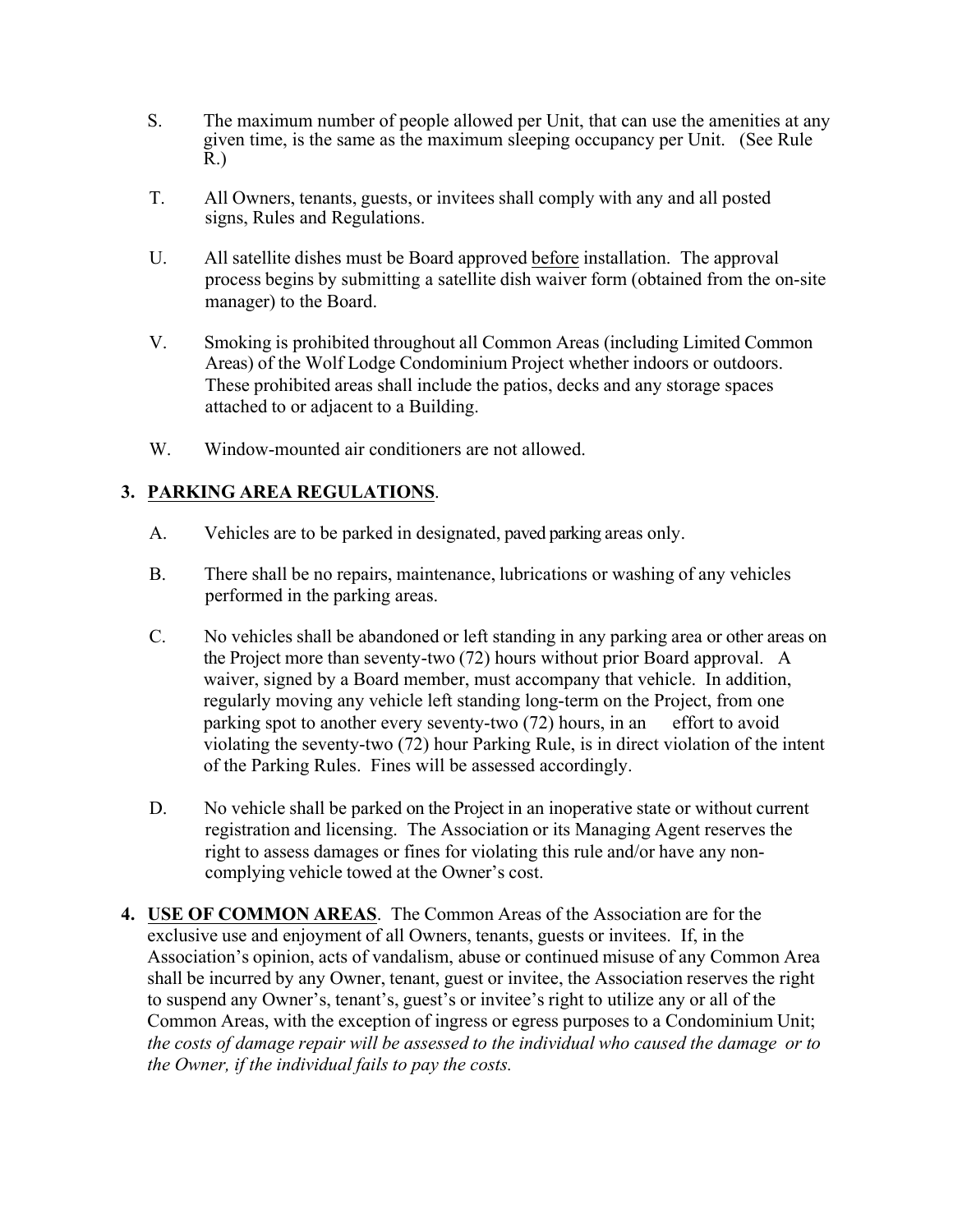**5. FINES**. For each and every violation or infraction of any Rule or Regulation specified in paragraphs 2, 3, and 4 above, or as otherwise provided for in **Article 7, Section 7.34** of the Declaration, the Articles of Incorporation or the Bylaws, the Association may, upon written notice, impose a fine upon the Owner of the Unit for each violation or infraction committed by such Owner or his or her tenants, family members, guests or invitees in the amount of \$25.00 for the first violation or infraction. Where a violation or infraction continues, the continuation thereof for each day shall be deemed a separate and distinct violation and infraction resulting in a separate \$25.00 fine. The Association, its Manager or Managing Agent shall promptly notify the Owner of a Unit in writing of the assessment of any fine and such Owner shall pay such assessment promptly. Each Owner is responsible for informing its tenants, guests and invitees of these Rules and Regulations and ensuring their compliance with the same. Owners shall be personally liable for all fines for violations of these Rules and Regulations, whether such violations were committed by such Owner or by the guests, tenants, family members and invitees of such Owner.

**NOTE:** "Common Areas," as used in these Rules and Regulations, are defined as any area of the Wolf Lodge Condominium Project other than individual Units. Common Areas include without limitation, the parking lot, Clubhouse (including fitness center and sauna), pool area, hot tub, tennis courts, miniature golf, play area, landscaping, walkways, sidewalks, driveways, drive lanes, stairways, stairwells, laundry facilities, etc. "Limited Common Areas" are considered part of the Common Area. Limited Common Areas are defined as the limited use storage closets and the attached patios or decks of each Unit. The Owners of Units have the exclusive right to use the Limited Common Area associated with that Unit (i.e., the limited use storage closet and the attached deck or patio), but such use is limited by these Rules and Regulations and the Declaration for the Wolf Lodge Condominium Project.

Signatures of the adult members of the household indicate receipt of, and agreement to follow and abide by the above Rules and Regulations so long as you reside in any property located at Wolf Lodge.

Tenants of rented units must immediately inform their landlord of any changes in occupancy including any additional tenants added to the household or any who leave. The landlord must then complete any required background checks, lease addenda, emergency information, vehicle information and other material required by the Association.

While fines resulting from tenant's violation may always be assessed against the landlord/unit owner for payment, by signing below, the tenant(s) agree that they shall also be personally liable to the Association for any fines levied as a result of the tenant(s) violation.

By signing below, you (as tenants) also agree that continuous violations and/or failure to pay any Association-levied fines within sixty (60) days will result in a breach of this Agreement. **In the event that you breach any portion of this Agreement, and your Landlord/Unit Owner refuses to begin eviction proceedings as requested by the Association, the Association, in its sole discretion, may initiate any legal proceedings to evict you. In such event, you will be liable for any costs and the reasonable attorney fees incurred by the Association as a result of the eviction.**